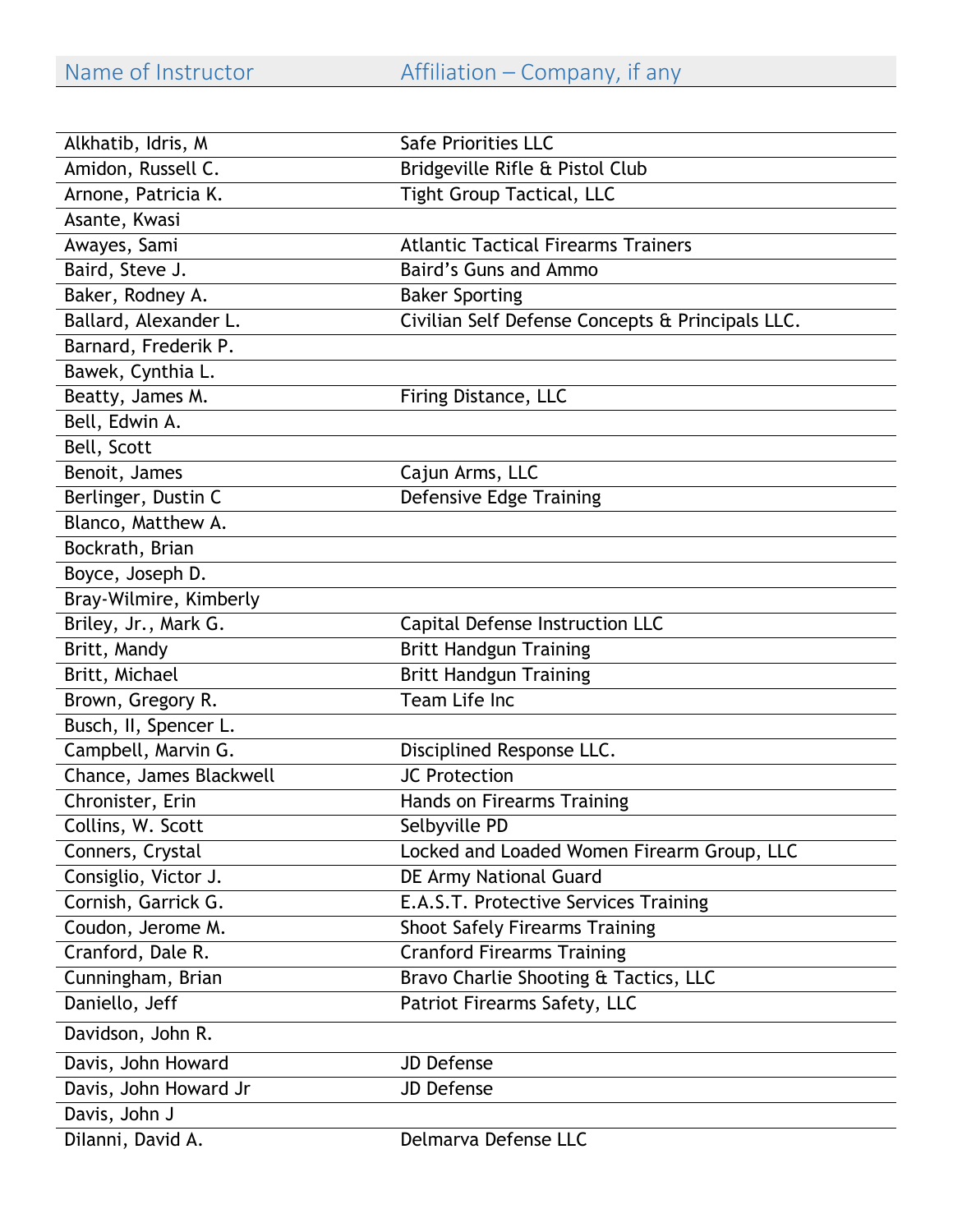| Donovan, Shane M.        | Bayside Security Patrol Services Inc.       |
|--------------------------|---------------------------------------------|
| Dukes, Barry B.          | <b>East Coast Defense LLC</b>               |
| Dunphy, Sr., Brian Keith | Dunphy's Handgun Training                   |
| Dutton, Jr., John L.     |                                             |
| Easterwood, Daniel       | <b>Diamond State Defensive Solutions</b>    |
| Exum, James K.           | Silverback Security, LLC                    |
| Finnessy, John P.        |                                             |
| Flora, John              | <b>Atlantic Tactical Firearms Trainers</b>  |
| Foraker, Christopher D.  | Veritas Training Institute, LLC             |
| Fowle, Christian A.      |                                             |
| Fowle, Samantha          | Locked and Loaded Women Firearm Group, LLC  |
| Franklin, Byron          | Learn2Fight                                 |
| Fuller, Greg             | Fuller Mag Defense                          |
| Garfinkel, Mark W.       | <b>Delaware Firearms Training.Com</b>       |
| Gass, Ryan R.            | <b>Practical Training Professionals LLC</b> |
| Golden, Adam P           | Golden Defense LLC                          |
| Gregory, Jr., Jim        |                                             |
| Gross, Jeffrey E         | Delawareccdwclassesbyjeff.com               |
| Hagan, Ronald W.         | American Responder Services, LLC            |
| Hague, William R.        | Bridgeville Rifle and Pistol Club           |
| Hall, Gina               | <b>Freedom Tactical</b>                     |
| Helsel, Terry D.         |                                             |
| Hendry, Gordon G.        |                                             |
| Hernandez, Napoleon      |                                             |
| Hewitt, Julio            | Sheepdog Vigilance                          |
| Hirst, Richard L.        | <b>Firearms Training Center, LLC</b>        |
| Holz, Glenn              | S.O.C. Tactical Training Academy            |
| Hurt, Dale               |                                             |
| Hughes, Michael J.       | <b>NCCFTS</b>                               |
| Jackson, Sr., Andrae J.  | <b>Trained to Protect</b>                   |
| Jackson, Kevin W.        |                                             |
| James, Torrie, M         | <b>Concealed Coalition</b>                  |
| Johnson, David A.        | <b>First State Firearms Training</b>        |
| Johnson, Demitrus J.     | <b>Red Firearms</b>                         |
| Johnson, Donald K.       | Conflict Area Management LLC                |
| Johnson, Jeff R.         | <b>First State Firearms Training</b>        |
| Johnson, Nathaniel S.    | First Line Defense, LLC                     |
| Johnson, Thomas G.       | J&J HQL Training                            |
| Jones, Christopher       | Newark Police Dept.                         |
| Jones, Kevin C.          | Safe Firearms                               |
| Jones, Leonard           | American Pistol Permit Service              |
| Jones, Michael L.        | <b>First Level Firearms Training</b>        |
| Jones, Stuart Jeffrey    | Delmarva Law Enforcement Supply, Inc.       |
| Juknelis, Joseph F.      |                                             |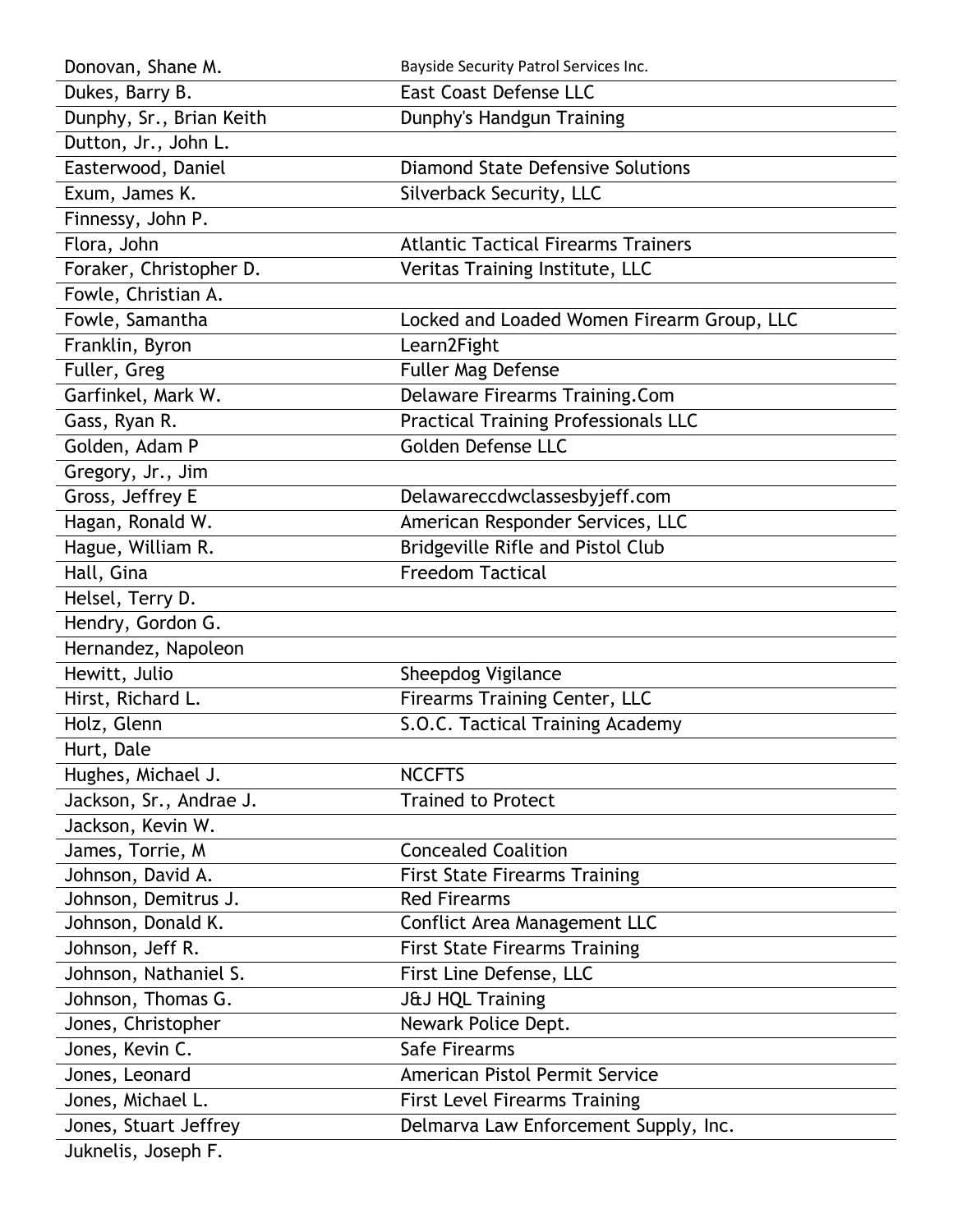| Justice, James Matthew                 | <b>Justice Firearms Training</b>                   |
|----------------------------------------|----------------------------------------------------|
| Kansak, Sr., Joseph J.                 | Resort Investigations and Patrol                   |
| Keele, Mark C                          |                                                    |
| Kemball, James L.                      | UD Coop. Ext. 4-H Shooting Sports                  |
| Kerr, David L.                         | Dave's Range                                       |
| Kimball, Christopher M.                |                                                    |
| Krock, Joran W.                        | <b>Atlantic Tactical Firearms Trainers</b>         |
| Krupa, Michael A.                      |                                                    |
|                                        |                                                    |
| Lawson, David G.                       | Shooter's Choice, Inc.                             |
| Layton, Louise                         | DE DOC                                             |
| Leary, Jr., Joseph Francis             | <b>First State Protection Agency LLC</b>           |
| Lee, David                             | <b>ECCSA</b>                                       |
| Linaweaver, Grover C.                  | <b>Target Shooting Solutions</b>                   |
| Lindsey, Zack P.                       | <b>Baker Sporting</b>                              |
| Lynch, Vicki                           |                                                    |
| Manlove, James A.                      |                                                    |
| Marden, Matt                           | <b>Tactical Firearm Solutions</b>                  |
| Marino, Kirk                           | <b>Marino Tactical Solutions LLC</b>               |
|                                        |                                                    |
| Mattson, Paul J.                       | <b>Maine CWP Training</b>                          |
| McGrath, Kristen                       | <b>Centerfire Defense Firearms Training</b>        |
| McGrath, Robert F.                     | <b>Centerfire Defense Firearms Training</b>        |
| McLaughlin, Kenneth                    | Kenneth McLaughlin Consultant LLC                  |
| McMonigle, Daniel M.                   | Danny MAC Training                                 |
| Middleton, Derrick L. Sr.              |                                                    |
| Mitchell, Jr., R.S. (Richard Stanford) | <b>Atlantic Tactical Firearms Trainers</b>         |
| Monson, David, S.                      |                                                    |
| Moore, Timothy A.                      | Bridgeville Rifle and Pistol Club                  |
| Morgan, Michael Todd                   |                                                    |
| Murray, Glenn W.                       | Murfs Locked and Loaded Firearms LLC               |
| Neece, Carol P.                        | The Locked and Loaded Women Firearm Group, LLC     |
| Nicholson, Rachel                      |                                                    |
| O'Donnell, Erinn                       | Girlznguns - "GNG" Firearms Training.              |
| Otwell, Timothy L.                     | <b>Atlantic Tactical Firearms Trainers</b>         |
| Oshaughnessy, Kevin D.                 | <b>Reliance Tactical</b>                           |
| Outten, Kevin N.                       | Outten Enterprises, LLC                            |
| Palimere, Jr., Ronald C.               | StarQuest Shooters & Survival Supply               |
| Parke, Philip E.                       | Liberty Firearms Training, LLC                     |
| Parry, Jeffrey F.                      |                                                    |
| Parsons, Sr., James G.                 | Shooter's Choice (owned by Noble Eagle Sales, LLC) |
| Paterson, Danby                        | Girlznguns                                         |
| Peterman, Barry                        |                                                    |
| Pfau, Alan E.                          | <b>Peacock Training Institute</b>                  |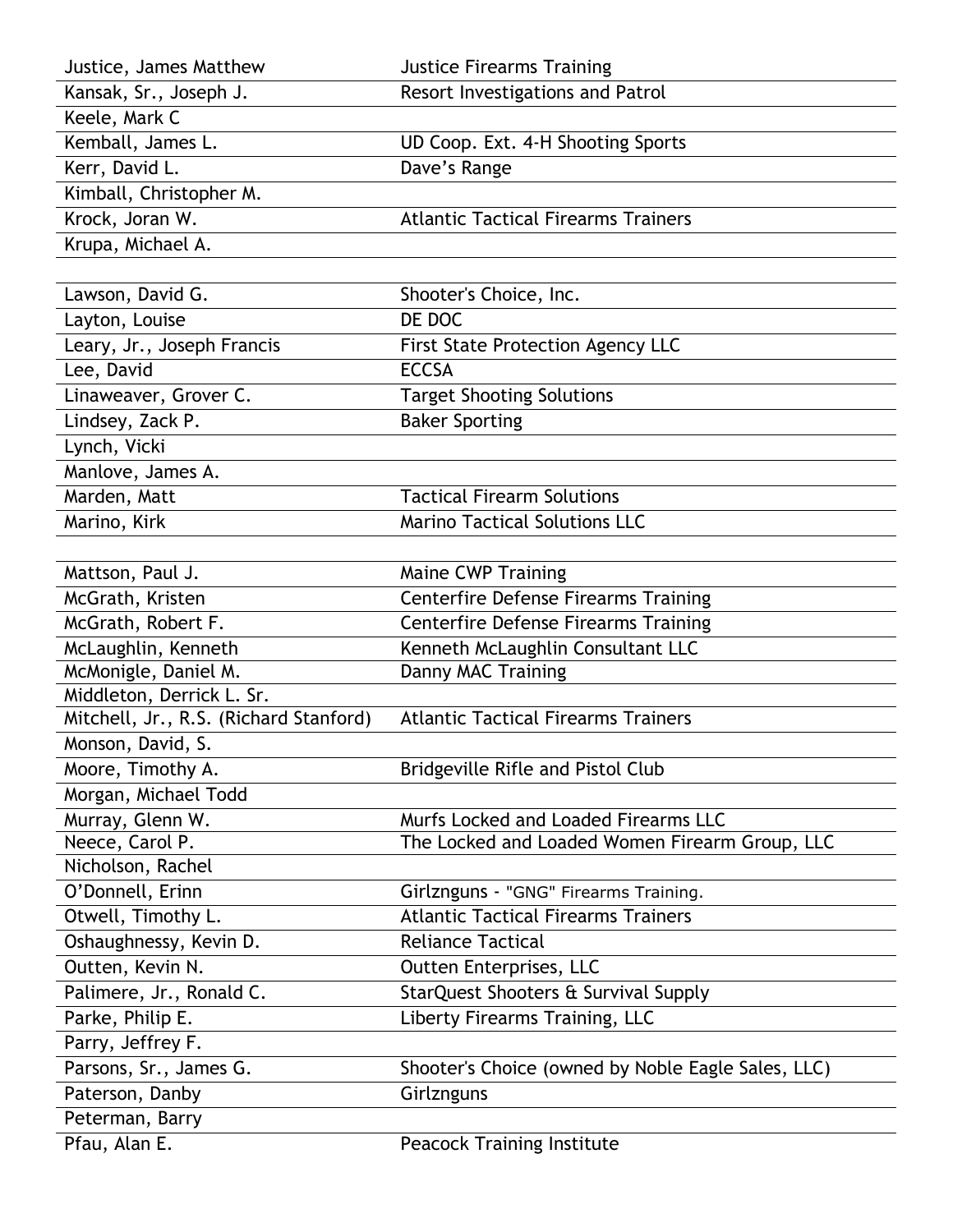| Pfirrmann, Ted C.          | Omega Firearms Training, LLC                           |
|----------------------------|--------------------------------------------------------|
| Pusey, John L.R.           | Delmarva Shooting Supply, Inc.                         |
| Rae, Priscilla M.          |                                                        |
| Raheem, Ebrihim A.         | E.R. Protection LLC                                    |
| Rau, Crystal, L.           | It's All About Protection                              |
| Rau, Shawn                 | <b>Clayton PD</b>                                      |
| Redington, Michael R.      |                                                        |
| Reynolds, III, James C.    |                                                        |
| Rivera, Janique M.         | Gumdrop LLC.                                           |
| Robbins, Brian W.          | Delmarva Speed & Sport                                 |
| Robinson, William J.       |                                                        |
| Rocco, Sr., Domenick J.    | The ROTAC Training Group                               |
| Rogers, Evan K.            | <b>East Coast Defense LLC</b>                          |
| Rogers, Matthew            | E.P. Security Solutions and Consultants                |
| Ross, Charles              | <b>Shooter's Choice</b>                                |
| Ruof, Richard J. D.        | <b>JD Defense</b>                                      |
| Rusnak, Sr. Christopher, J | Personal Firearms Solutions, LLC                       |
| Russell, Marc              | Southern Delaware Armory                               |
| Sadoon, Matthew J.         | Philadelphia Defense Education Training Center         |
| Sauls, Eric                |                                                        |
| Sauls, Ronald              | DE. D.O.C.                                             |
| Schmitt, William B.        | Paladin Industries LLC                                 |
| Shaw, Helen J.             | Aim to Protect, LLC                                    |
| Shaw, Sr., Jeffrey, R.     | Aim to Protect, LLC                                    |
| Sheridan, III, Gary, L.    | <b>Master Arms and Tactical</b>                        |
| Sharff, Steven T.          |                                                        |
| Smith, Bruce C.            | <b>BKK Firearms</b>                                    |
| Smith, Christopher M.      | Safe Action Firearms Education                         |
| Smith, III, Irvin          | <b>Arise Firearm Training</b>                          |
| Smith, Scott R.            | <b>Arise Firearm Training</b>                          |
| Stephens, Kevin H          | Precise-Fire LLC                                       |
| Sutor, Mark T.             | Dept. of Public Safety Christiana Care Health Services |
| Sutter, Jennifer L.        | The Locked and Loaded Women Firearm Group LLC          |
| Swift, Marquis J.          | <b>SwiftShooters</b>                                   |
| Tait, Frank C.             |                                                        |
| Tarpine, Aaron M.          | <b>True Shot Firearms Instruction</b>                  |
| Taylor, Christopher S.     | NRA Certified Freelance Instructor                     |
| Taylor, Scott R.           | <b>Delaware Tactical</b>                               |
| Teagle, Henry M.           |                                                        |
| Thompson, Michael D.       |                                                        |
| Todd, Erwin T              |                                                        |
| Trader, Justin             | D.I. Strategic LLC                                     |
| Trautmann, Paul A.         | Targetmaster                                           |
| Turin, Michael F.          |                                                        |
|                            |                                                        |